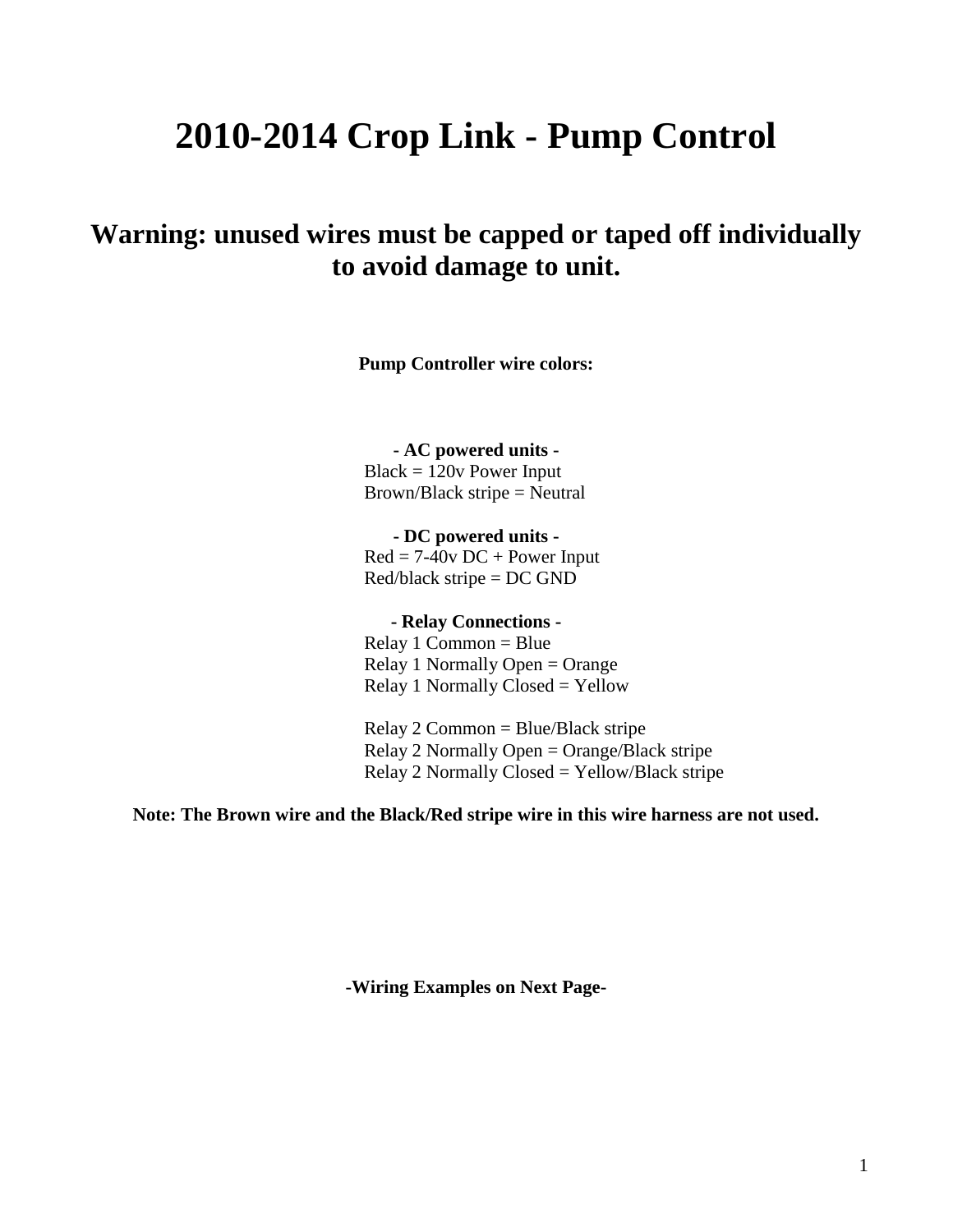#### **120v AC Pump Control system:**

Make sure wiring is connected so the Crop Link unit has power all the time.

Black Wire – 120v AC Brown/Black stripe - Neutral

### **Pump Control Wires From AgSense Crop Link Unit:**

Orange – Relay Normally Open

Yellow – Relay Normally Closed

Blue – Relay Common

**NOTE:** On most AC installs you will need to add a 120v transformer and a 120v coil relay with contacts that can handle 480v – see picture below

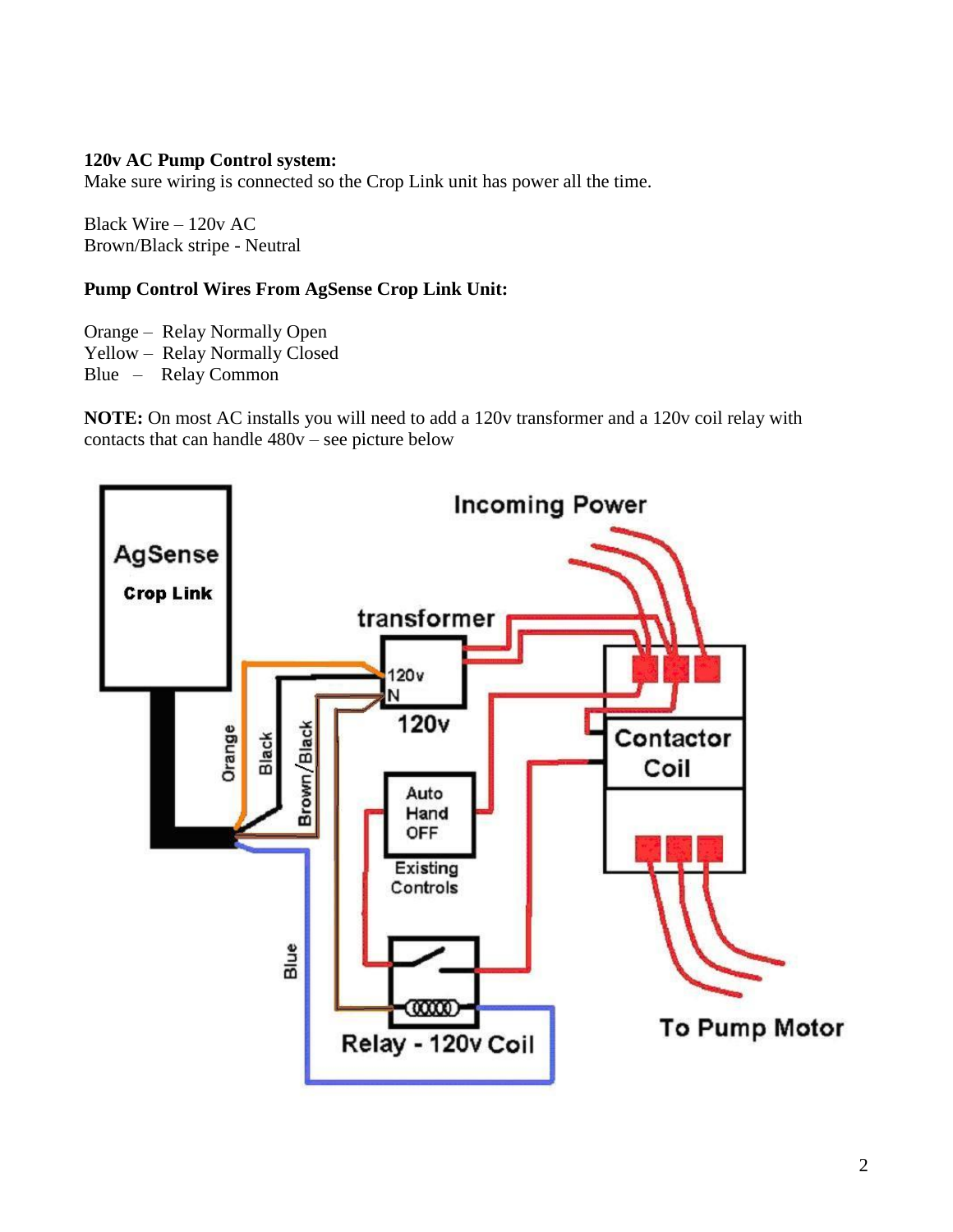#### **7-40v DC Pump Control system:**

Typical Install of DC powered Crop Link:

- **Red/Black** and **Blue** wires connect to Ground.

- **Red** wire connects to 12v DC "C" terminal on the Murphy 117, ("NC terminal on Murphy 518)

Only use one of the following two wires, the wire used depends on how you have setup the Crop link config tab for relay action of momentary or constant:

- **Orange** wire (if using Momentary Relay Control) connects to the "S" terminal on the Murphy 117, ("SW2" terminal on Murphy 518)
- **- Yellow** wire (if using constant on/off Relay Control) connects to the "S" terminal on the Murphy 117, ("SW2" terminal on Murphy 518)

## **DC Power Wires From AgSense Crop Link Unit:**

Red/Black Stripe Wire – Ground Red Wire – 7-40v DC

## **Pump Control Wires From AgSense Crop Link Unit:**

Blue – Relay Common Yellow – Relay Normally Closed Orange - Relay Normally Open

**Note:** On some of these DC setups, it is common for the installer to wire in a toggle switch between the Yellow wire and the "S" terminal of the Murphy switch – this will enable you to turn off the agsense control so you can start and run your engine before the Crop Link unit has been told to be on/off – this toggle switch will then need to be turned on again for our unit to resume control.

> To Control Pumps: Go to [www.wagnet.net,](http://prod.wagnet.net/) login. Find the unit you wish to control (via serial number or by name if you have given it an alias) and select on/off (or FULL AUTO if linked through a Field Commander)

\_\_\_\_\_\_\_\_\_\_\_\_\_\_\_\_\_\_\_\_\_\_\_\_\_\_\_\_\_\_\_\_\_\_\_\_\_\_\_\_\_\_\_\_\_\_\_\_\_\_\_\_\_\_\_\_\_\_\_\_\_\_\_\_\_\_\_\_\_\_\_\_\_\_\_\_\_\_\_\_\_\_\_\_

\_\_\_\_\_\_\_\_\_\_\_\_\_\_\_\_\_\_\_\_\_\_\_\_\_\_\_\_\_\_\_\_\_\_\_\_\_\_\_\_\_\_\_\_\_\_\_\_\_\_\_\_\_\_\_\_\_\_\_\_\_\_\_\_\_\_\_\_\_\_\_\_\_\_\_\_\_\_\_\_\_\_\_\_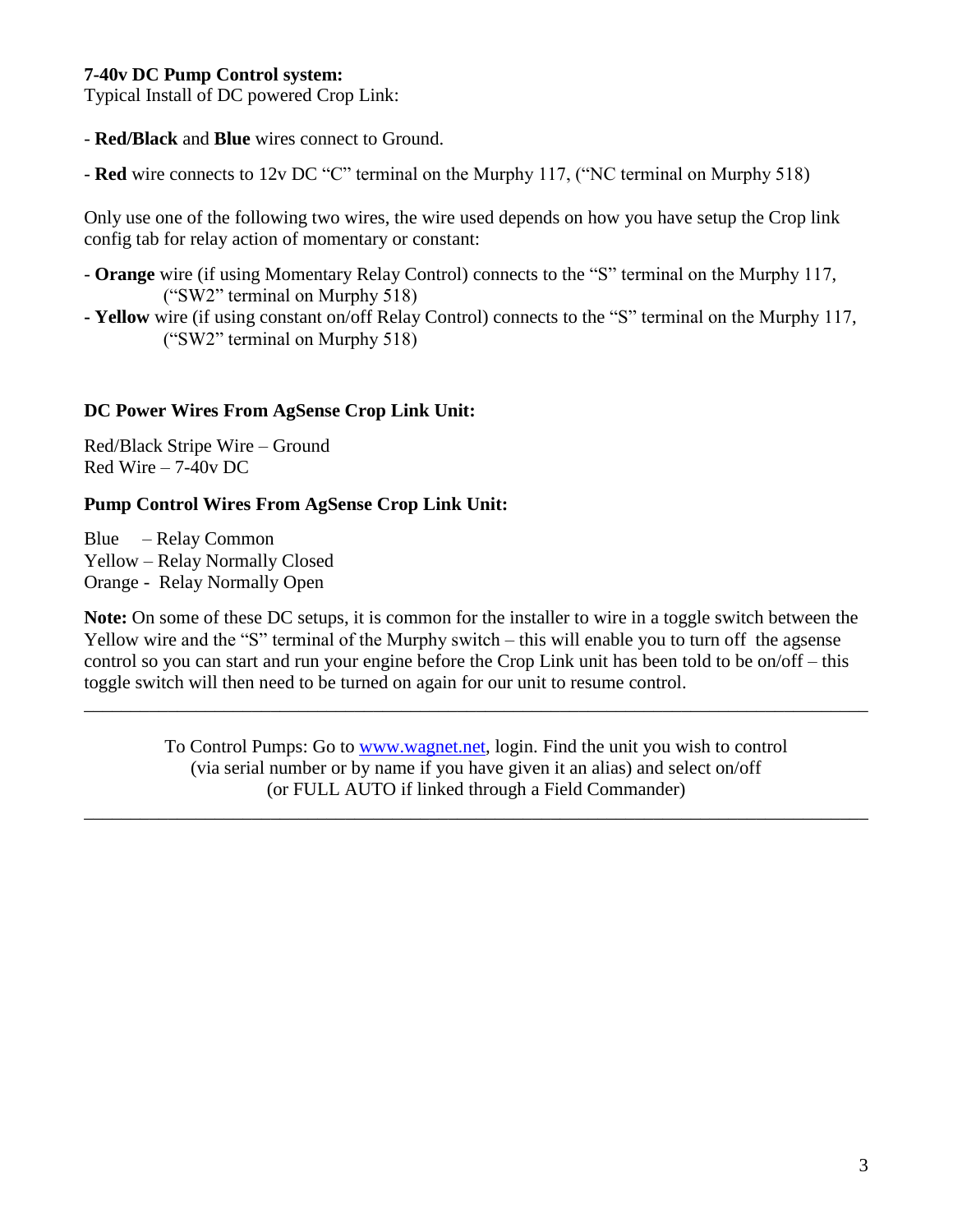# **VFD Injection Pump Control**

The newer style of Crop Link units ( boards marked Comm6 CL v3.5) have a 0-10v output that can be used to control chemigation pumps that use a VFD (variable frequency drive). This crop link can be used as a standalone control of the VFD where the user can enter a frequency for the VFD to run on the Crop Link web page (manual control) or, when linked through a Field Commander, the user can set up a table of VFD speeds/application rates by angle - so as the pivot moves through the field the VFD will change speeds according to those angles entered into the table on the Field Commander webpage.



0-10v DC Terminal of the Crop Link unit as shown goes to the VFD 0-10v DC input

Gnd Terminal of the Crop Link unit as shown goes to the VFD DC Gnd terminal

VFD setup – The VFD needs to be programmed to use its 0-10v input to control the speed of the VFD. This sets up the range of VFD speed that the 0-10v will be used for. Typical cases are setup as follows (examples only):

 $0$  volts = VFD off Anything above 0 volts to  $10v = 0.60$  hertz, or 30-60 hertz, or 30-90 hertz (whatever the user prefers)

Once the VFD is setup to do  $0-10v = 0-60$  hertz, or 30-60 hertz, or 30-90 hertz, the user must then input that info into the Crop Link Configuration Tab on the Wagnet webpage, and then click Save Settings.